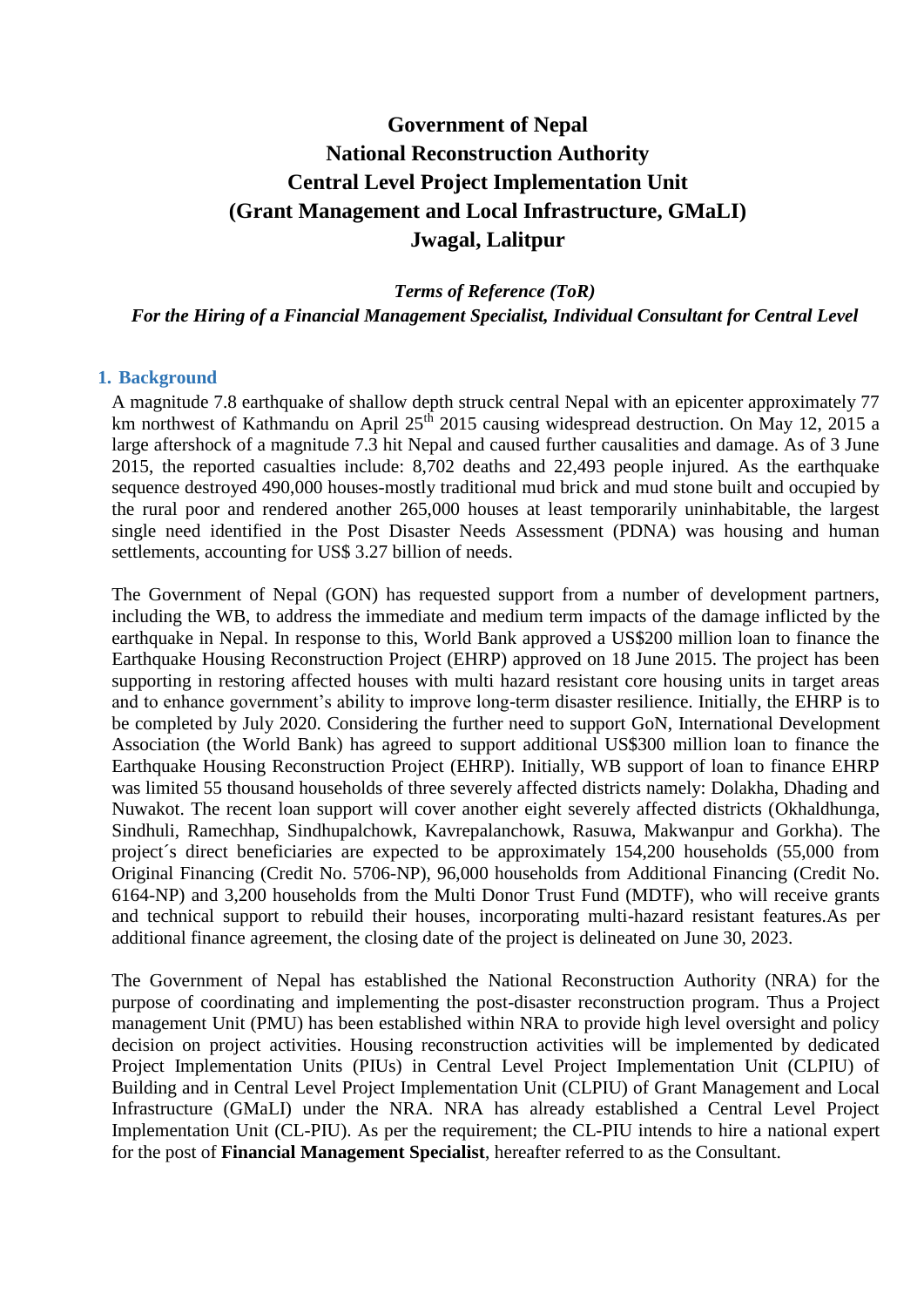# **2. Objective of the assignment**

The NRA is working to restore and improve the living condition of the victims of the earthquake by reconstructing the destroyed and damaged houses with an adequate seismic standard in the districts severely affected by the earthquake, thereby contributing to sustainable socio-economic development of the region and build back better.

The main objective of hiring the Consultant is to assist the Project Director and Deputy Project Director of the CL-PIU (GMaLI) to coordinate and manage the financial management functions of CL-PIU (GMaLI). S/he will help on all the project related financial management matters. S/he will help in producing all the reports relating to financial matters of CL-PIU (GMaLI) as required by the World Bank and the Government of Nepal. S/he will transfer the knowledge to the financial officials of the department, and will work in close collaboration with the program and finance, stall within CL-PIU (GMaLI), WB and implementing agencies.

# **3. Tasks and responsibilities**

- Assist CL-PIU (GMaLI) to prepare annual program and budget and consolidate the annual program;
- Assist in preparing Project Account and financial reports as per the need of the WB and GON;
- Assist CL-PIU (GMaLI) in preparing expenditure reports by GON budget line item by category;
- Collect the required financial documents from the concern agencies (cost centers) and consolidate to report the WB and GON;
- Prepare Implementation Progress Report/ Financial Progress Report, Project Financial Statement as required by the WB and the GON;
- Provide training and support to the municipal staff on preparing the reports relating to the financial matters as required by the WB and GON;
- Provide support to the GMaLI-DLPIUs in preparing the progress reports;
- Assist CL-PIU (GMaLI) in planning the work schedule and review processes;
- Support in designing the Financial Management Information System at CL-PIU (GMaLI) and train the HR involved in the projects;
- Provide necessary arrangement of annual budget appropriation and its release to cost centers;
- Prepare disbursement requests for pre-finance from Ministry of Finance;
- Collect periodic Statement of Expenditure and support Project Director and Deputy Project Director for submission of withdrawal applications, expenditure claims, reimbursement requests to WB;
- Assist in annual audit of project account and clear irregularities;
- Advise CL-PIU (GMaLI) on permitted allowed expenditure;
- Transfer the knowledge to the finance section of the department according to the need of donor requirements;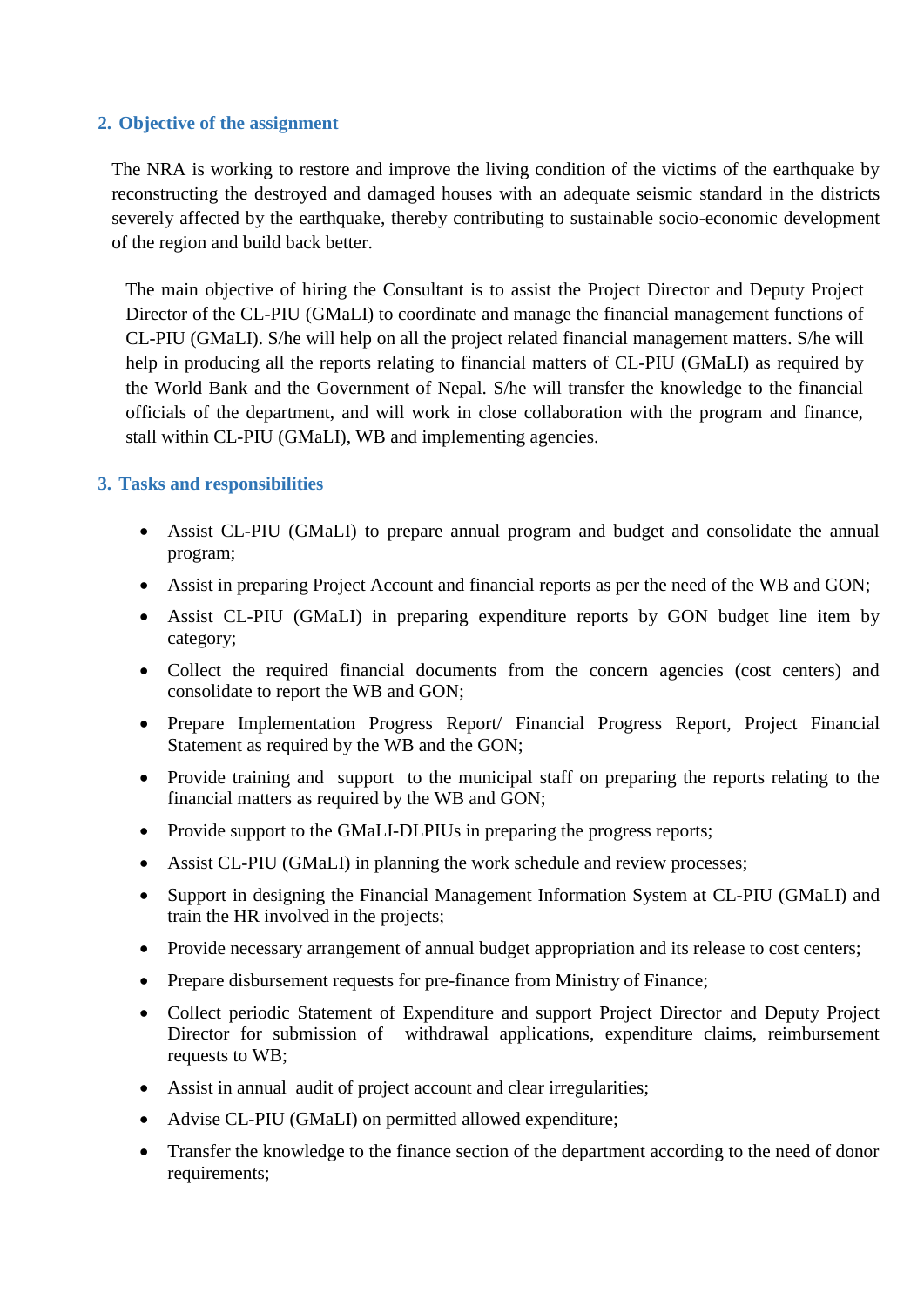- Provide periodic reports on programs and activities to the CL-PIU (GMaLI) management; and
- Proactively provide additional support and as required and requested by the Project Director and Deputy Project Director.
- Revise relevant documents relating to the project and activity plan.

#### **4. Management of Assignment**

The CL-PIU (GMaLI) will administer the Consultant's work. The Consultant will work in close coordination with CL-PIU, GMaLI under NRA. In order to accomplish the roles and responsibilities in a timely manner, s/he has to start the work immediately after signing the contract agreement. The Consultant is responsible for coordination with CL-PIU (GMaLI) and other stakeholders. Similarly CL-PIU (GMaLI) will facilitate the Consultant to coordinate with stakeholders/offices. The Consultant shall perform the task under the guidance of CL-PIU (GMaLI). Consultant should report to client through Team Leader and under take their defined work on the guidance/supervision of TL and s/he will be required to spend the entire assignment period on base office, Kathmandu Nepal but with frequent visit to field as per the requirement.

### **5. Selection of Consultant**

A Consultant will be selected in accordance with "The World Bank's Procurement Regulations for IPF Borrowers: Procurement in Investment Project Financing Goods, Works, Non-Consulting and Consulting Services, July 2016 (Revised November 2017), Section VII: Approved Selection Methods Consulting Services/ Para 7.36 & 7.37: Open Competitive Selection of Individual Consultants".

#### **6. Duration of Assignment**

The Consultant will provide his/her inputs on a full time basis up to August 16, 2021. The Consultant will be based in Kathmandu with frequent visits to sites outside Kathmandu.

#### **7. Payment to Consultant**

Payments toward monthly remuneration will be made based on the time sheet supported by progress reports. The out of pocket expenses shall be paid after completion of said task and upon submission of bills or invoices and said reports. In case of air travel, the price of air ticket shall be reimbursed upon submission of air ticket and boarding pass.

#### **8. Office Space, Equipment and other Logistic Support**

The office space, equipment and other relevant facilities shall be provided by CL-PIU (GMaLI) as per the contract agreement. The CL-PIU (GMaLI) office will assist in obtaining all available reports, materials and data necessary and facilitate the Consultant for access to stakeholders/offices for the efficient execution of the assignment.